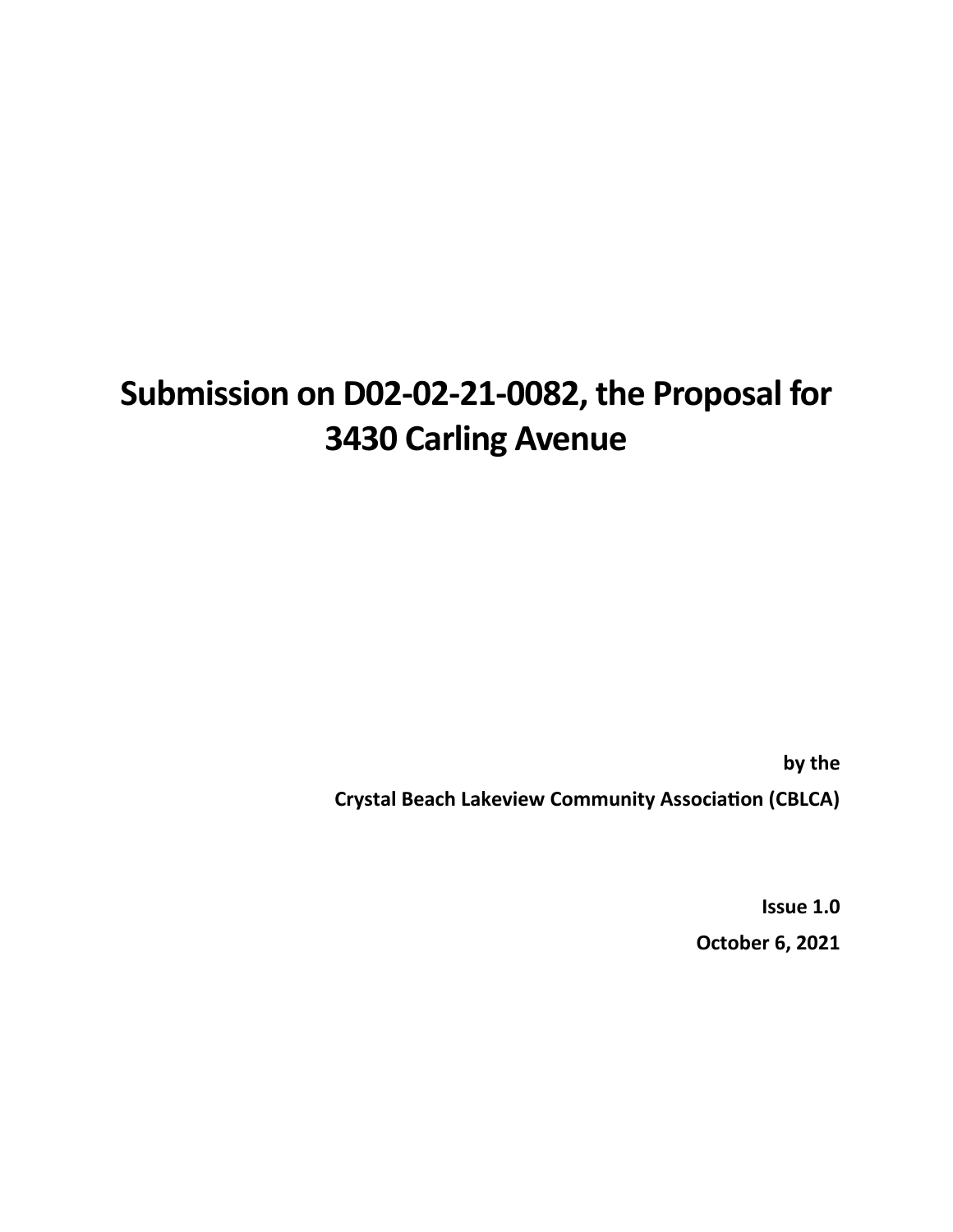#### **Table of Contents**

| 1.0 |     |                                                                            |  |  |
|-----|-----|----------------------------------------------------------------------------|--|--|
| 2.0 |     |                                                                            |  |  |
|     | 2.1 |                                                                            |  |  |
|     | 2.2 |                                                                            |  |  |
| 3.0 |     |                                                                            |  |  |
|     | 3.1 |                                                                            |  |  |
|     | 3.2 |                                                                            |  |  |
| 4.0 |     |                                                                            |  |  |
|     | 4.1 |                                                                            |  |  |
|     | 4.2 | Nearest neighbours fear loss of privacy, noise, damage to property values3 |  |  |
|     | 4.3 |                                                                            |  |  |
|     | 4.4 |                                                                            |  |  |
|     | 4.5 |                                                                            |  |  |
|     | 4.6 |                                                                            |  |  |
| 5.0 |     |                                                                            |  |  |
|     | 5.1 |                                                                            |  |  |
|     | 5.2 |                                                                            |  |  |
|     | 5.3 |                                                                            |  |  |
|     |     | 5.3.1 Low ridership will continue to prevent improved service4             |  |  |
|     | 5.4 |                                                                            |  |  |
| 6.0 |     |                                                                            |  |  |
|     | 6.1 |                                                                            |  |  |
| 7.0 |     |                                                                            |  |  |
|     | 7.1 |                                                                            |  |  |
|     | 7.2 |                                                                            |  |  |
|     | 7.3 |                                                                            |  |  |
|     | 7.4 |                                                                            |  |  |
|     | 7.5 |                                                                            |  |  |
|     | 7.6 |                                                                            |  |  |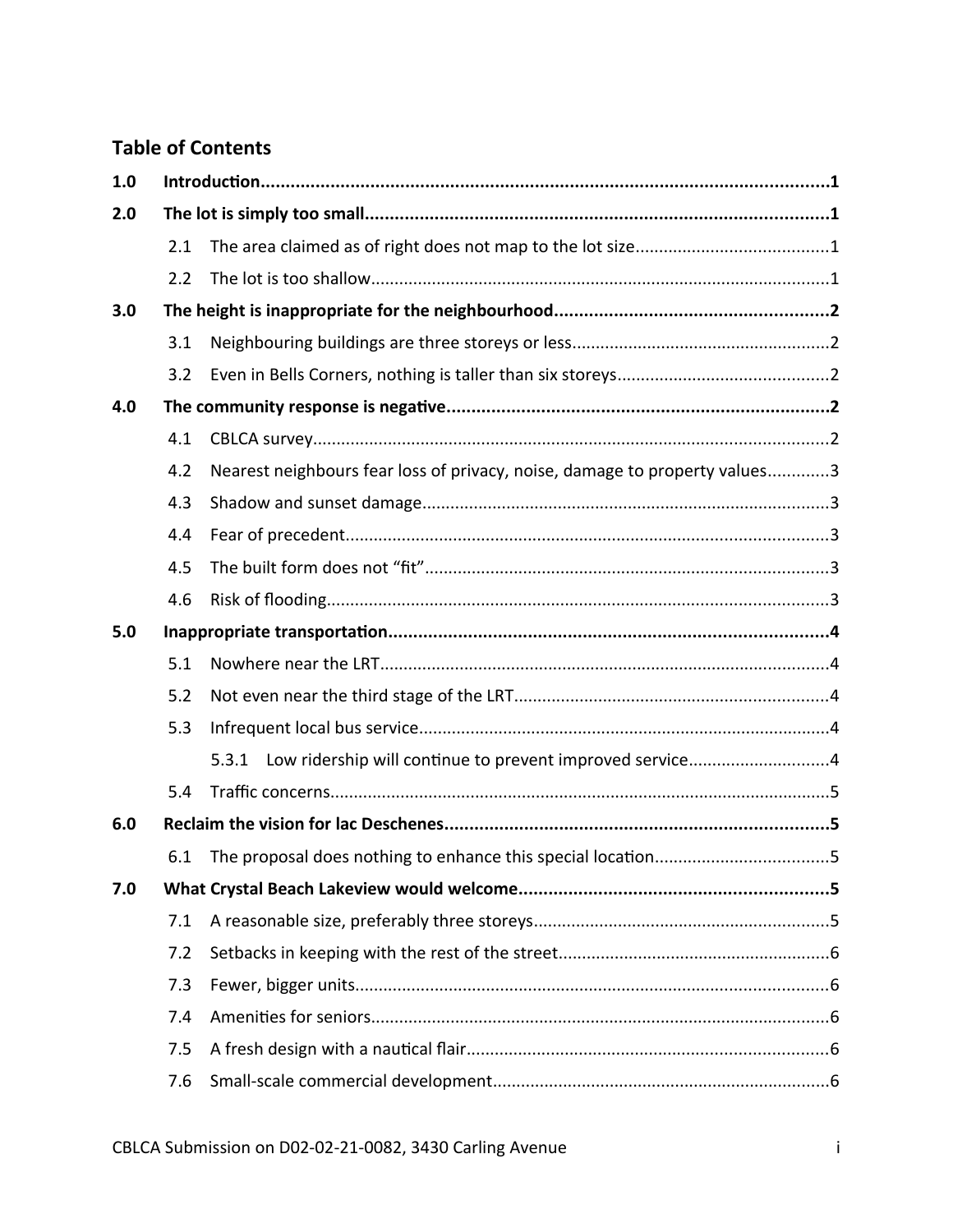| 8.0 |  |  |
|-----|--|--|
|     |  |  |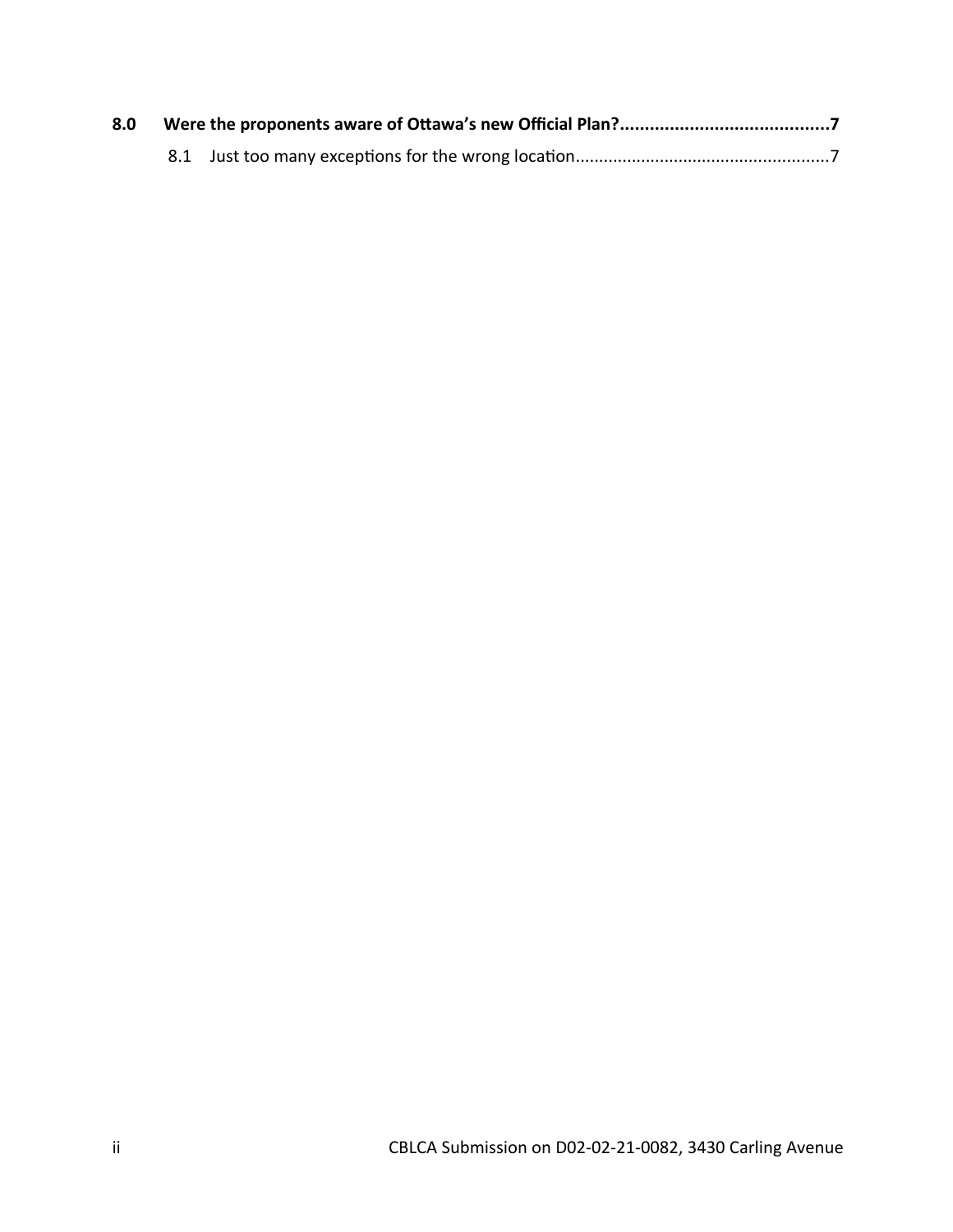# <span id="page-3-3"></span>**1.0 Introduction**

Crystal Beach Lakeview Community Association (CBLCA) was grateful to receive the advanced notice about the Zoning Bylaw Amendment application for 3430 Carling Avenue application from Lisa Stern and Councillor Theresa Kavanagh and that a preliminary meeting was held in February between CBLCA president, Kevin Brewer, representatives of Omnipex, and Councillor Kavanagh. We are grateful to have been able to attend two public meetings on the proposal arranged by Councillor Kavanagh in June and September 2021. We also appreciate that the proponents wanted to avoid the summer rush to have a better turnout for public consultation.

Members of our association do have concerns about the proposal as we explain in this submission.

## <span id="page-3-2"></span>**2.0 The lot is simply too small**

The lot is simply too small for the proposed buildings—in either of the versions (the wide sixstorey or two tall nine-storey) presented to the CBLCA at the June 22 meeting.

#### <span id="page-3-1"></span>**2.1 The area claimed as of right does not map to the lot size**

They cannot, in fact, build such huge buildings with such small setbacks. The current zoning of the lot, GM20[2628], has a Floor Space Index (FSI) ratio of 2. The applicant is seeking a bylaw amendment to almost double the permitted height from 18.5 m to 30 m.

The applicant's proposal summary does not show the FSI ratio, the depth of the lot, or the aggregate floor space of the buildings. It does give the area of the lot as 6,149 square metres (1.52 acres). If the lot size in the application document (6,149 square metres or 1.52 acres) is correct, the proponent cannot achieve the required Floor Space Ratio (FSI) of 2 (that is, the ratio is 6149 x 2 = 12,298 sq m). The planning Rationale and Design Brief says the proposed development will incorporate a total floor area of 18,853 square metres.

In fact, at the June public meeting, the developer's consultants Fotenn Consultants Inc., told the public that they could build up to **27,210 sq meters** as of right!

#### <span id="page-3-0"></span>**2.2 The lot is too shallow**

The shallowness of the lot prevents a graceful transition to the low-rise residential homes abutting it to the south.

The Planning Rationale and Design Brief says, "Prior to a required Right-of-Way (ROW) widening along Carling Avenue, the subject site has a depth of approximately 46 metres." (Page 5) The Carling Avenue right-of-way really has nothing to do with anything; it would be helpful to have the document say what the depth actually is, but it looks shallow.

This outer urban neighbourhood, well away from the LRT, is not intended to intensify quickly. At a meeting of the Planning Advisory Committee, June 15, 2021, Alain Miguelez, Manager, Policy Planning gave some guidance on how neighbourhoods should begin to transition to more intensity. He said, "Neighbourhoods are low-rise, so that stays." He stressed the importance of having lots deep enough to give a graceful transition to neighbouring homes and remarked that it is important "to get it [small-scale intensification] right."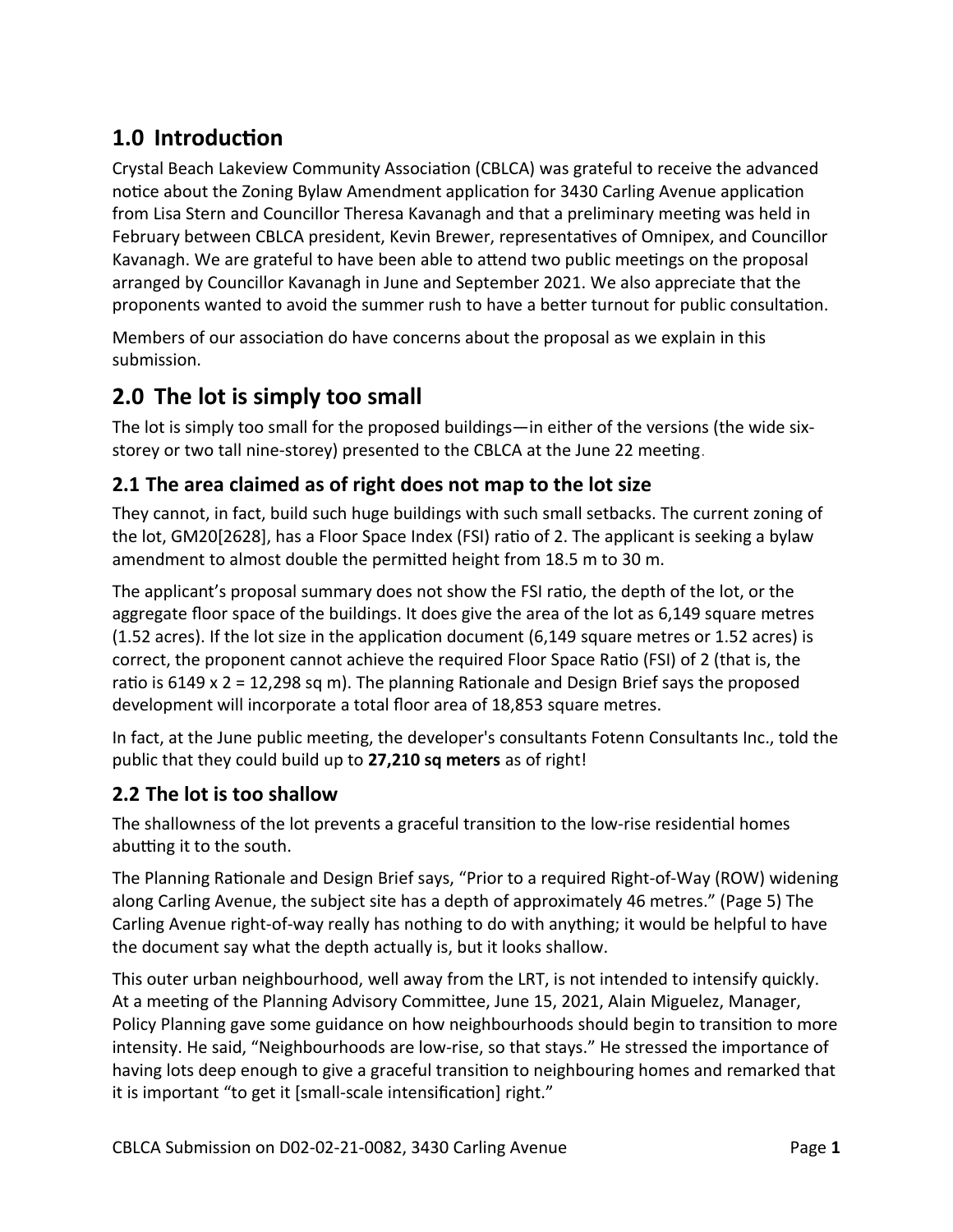This development, if approved, would be an example of getting the small scale wrong.

# <span id="page-4-4"></span>**3.0 The height is inappropriate for the neighbourhood**

 Carling west of Bayshore is not classified as a major or even as a minor corridor. According to the new Official Plan, it should be treated as part of a neighbourhood in the Outer Urban transect, which means buildings will be "Low-rise: no minimum and generally, zoning will permit at least 3 storeys but no more than 4 storeys" (from page 128, in Table 7, Minimum and Maximum Height Overview Based on Official Plan Policy).

### <span id="page-4-3"></span>**3.1 Neighbouring buildings are three storeys or less**

Although the zoning permits six storeys at this site, on Carling west of Holly Acres, other than the five-storey retirement home, none of the neighbouring buildings is taller than three storeys and both the home and the three-storey apartments are surrounded by large, pleasant greenspaces.

Keep in mind that, in fact, an additional three-storey apartment building would introduce significant intensification by replacing the restaurant and parking lot. In fact, 613 flats or townhomes would be more appropriate for this location.

#### <span id="page-4-2"></span>**3.2 Even in Bells Corners, nothing is taller than six storeys**

Even in commercially developed Bells Corners, amongst the office buildings and hotels at Richmond Road and Moodie Drive, nothing is taller than six storeys. Only down at the Bayshore hub and the part of Carling that is designated main street corridor do buildings exceed four storeys.

## <span id="page-4-1"></span>**4.0 The community response is negative**

The comments on the CBLCA web site and in the recordings and chats from the public meetings as well as the response to the survey are mainly negative regarding this development. CBLCA has concerns over the buildings, especially their height, for several reasons.

- Loss of privacy, noise, damage to property values
- Shadow and sunset damage
- Fear it will set a precedent
- The built form does not "fit"
- There is a risk of flooding

#### <span id="page-4-0"></span>**4.1 CBLCA survey**

In July, the CBLCA conducted a survey of residents' thoughts on the proposals presented at the first public meeting in June 2021. From our email distribution list of 850 addresses, we received 365 responses—a terrific 43 percent response rate. This shows we have an engaged community that is concerned about how our neighbourhood develops.

Here's what we learned:

- 84 percent of respondents are opposed to nine-storey towers (the current design).
- Privacy and property values are concerns for those in proximity to the proposed towers.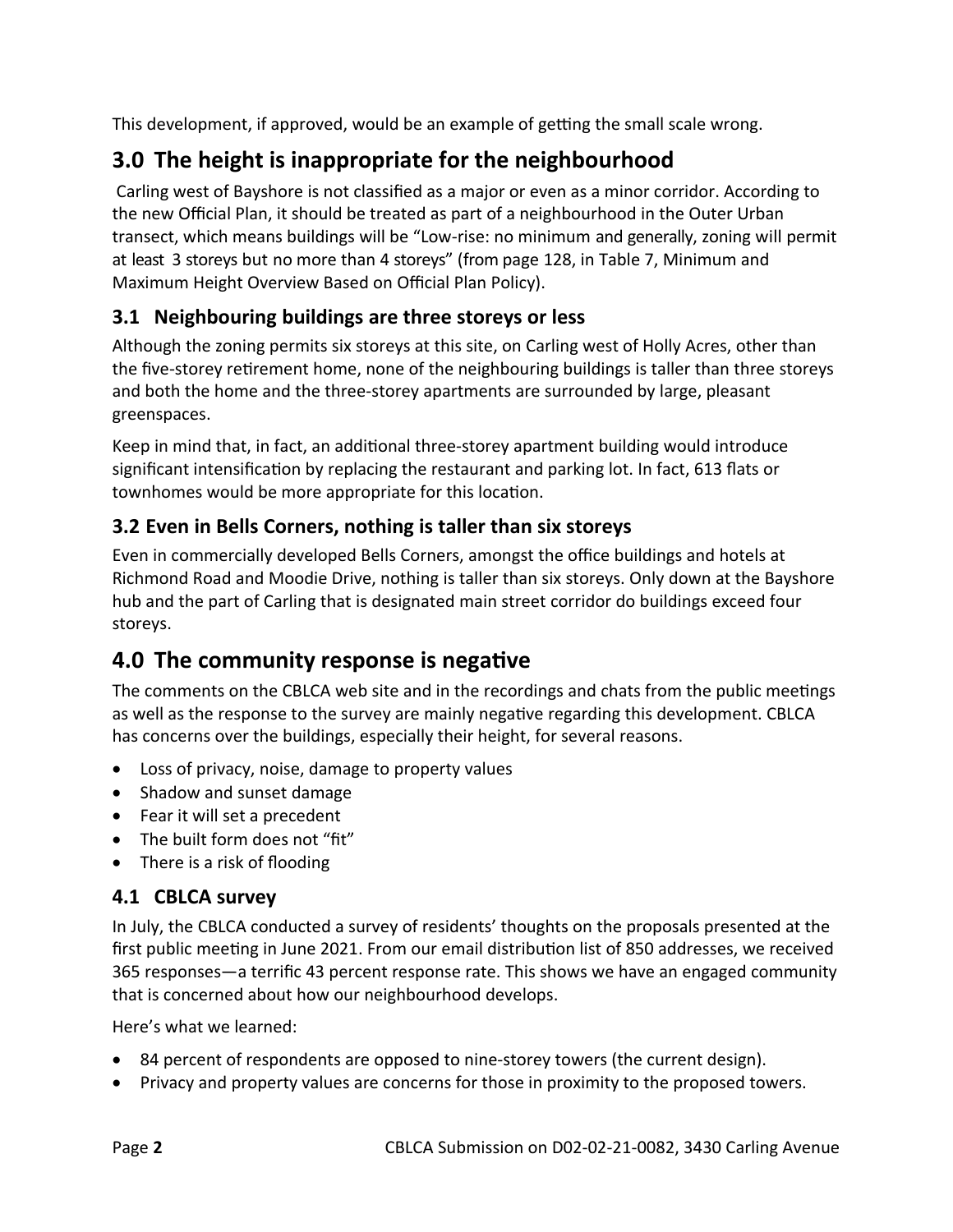The community is generally not opposed to development, so long as it fits in with the existing Crystal Beach Lakeview environment.

For more information on the survey, including residents' comments, see

<https://crystalbeachlakeview.ca/community-views-on-proposed-villa-lucia-development/>

Further resident comments follow articles in the community association newsletter:

- in July, <https://crystalbeachlakeview.ca/2021/07/>
- in August,<https://crystalbeachlakeview.ca/2021/08/>
- in September,<https://crystalbeachlakeview.ca/2021/09/>

#### <span id="page-5-4"></span>**4.2 Nearest neighbours fear loss of privacy, noise, damage to property values**

The nearest residents, for example, those on Elterwater Avenue, fear the windows and balconies of nine-storey buildings that would hang over their homes. They fear the impact the proposed development will have on residential properties abutting on Elterwater Ave in terms of noise, encroachment, construction, lack of privacy and loss of potential market value. Our political system gives residents little recourse and no recompense when their quality of life and their property value are damaged by neighbouring development.

#### <span id="page-5-3"></span>**4.3 Shadow and sunset damage**

This stretch of Carling Avenue rather "comes into its own" in the evening, and people love to stroll along Carling Avenue, at the sailing club, or in Andrew Hayden Park. The sunsets are spectacular. At certain times, these proposed buildings would cast shadows, not just on the properties across the street, but on the sidewalk and multi-use path. It may ruin the sunset for some neighbours and will intrude on the skyline for everyone. The June evening shadow on homes to the south is a depressing prospect.

#### <span id="page-5-2"></span>**4.4 Fear of precedent**

Throughout the neighbourhood is a concern that this development can be used as a precedent anywhere in the community for future developments that seek to build higher than the zoning permits.

#### <span id="page-5-1"></span>**4.5 The built form does not "fit"**

Will these buildings "fit in" with the character of our community(s)? The built form is dramatically different from the rest of the buildings in the neighbourhood. While it is on the far side of the community for many, what happens here can happen near anyone in the future.

#### <span id="page-5-0"></span>**4.6 Risk of flooding**

It would be important that the developers explain how they would deal with the extra load on the storm and sewage systems. There is already a major issue with flooding in the immediate area.

Digging a deep underground parking lot this close to the river`s floodzone may also result in water table flooding issues (as happened in Constance Bay where flooding occurred despite the sandbagging).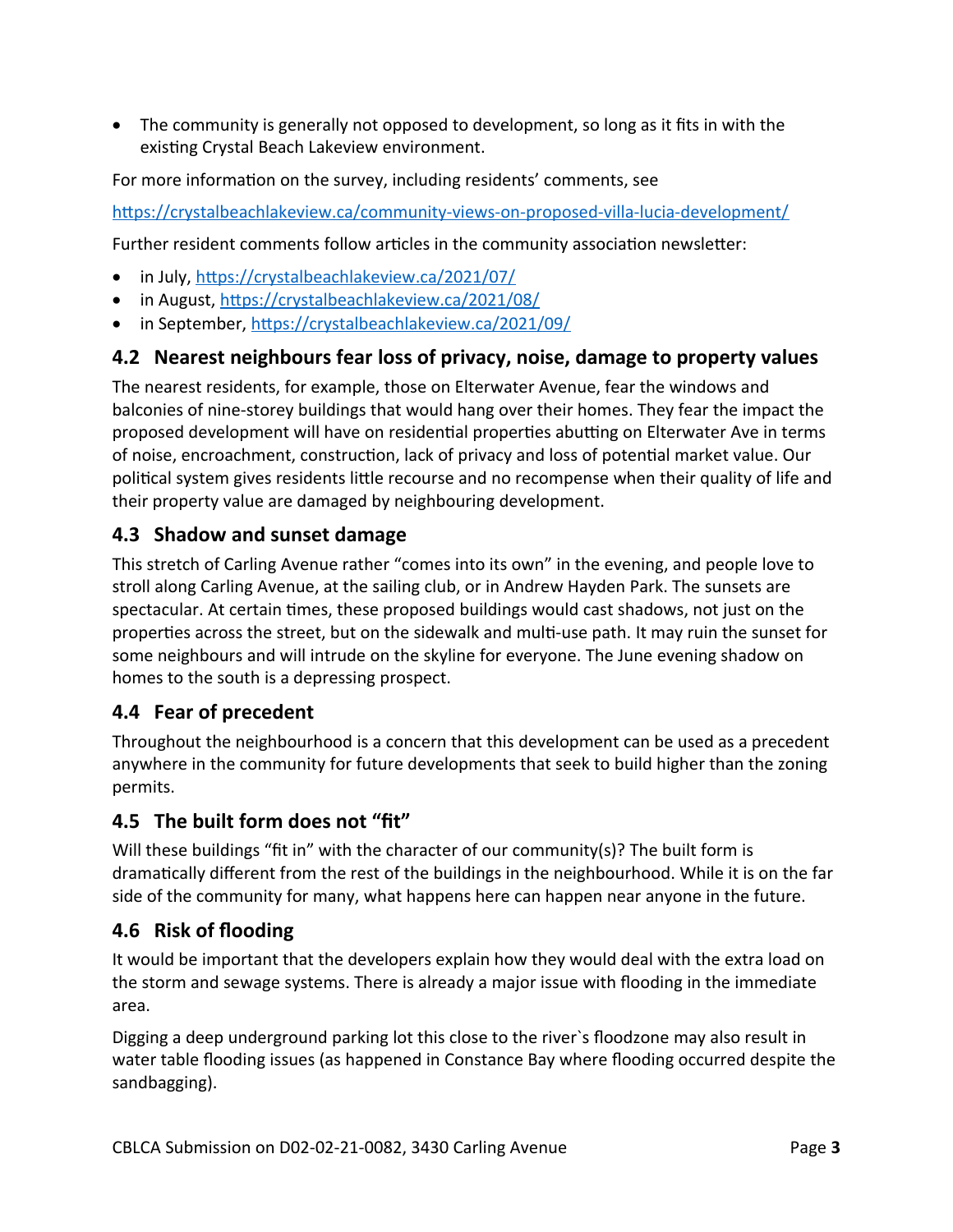## <span id="page-6-4"></span>**5.0 Inappropriate transportation**

The location is a bad choice for the addition of 216 residential units and 266 parking spaces. The development does not align with the City's goals as outlined in the new Official Plan.

The community is pleased to see sufficient parking to keep vehicles from parking on neighbouring streets. Unfortunately, however, inclusion of 266 parking spaces is an admission that cars are needed here and that this development will put more of them on the road.

#### <span id="page-6-3"></span>**5.1 Nowhere near the LRT**

Unfortunately, the section in the Planning Rationale and Design Brief is filled with misleading statements about transit. The proposed site is well away from either of the two nearest LRT stations. According to Google, Bayshore station is a 31-minute walk away and Moodie station 24 minutes away.

#### <span id="page-6-2"></span>**5.2 Not even near the third stage of the LRT**

As the LRT expands in its third phase, it will be well south of Carling Avenue, heading out to Kanata in close parallel with highway 417, and giving a wide berth to this western stretch of Carling, the national patches of greenspace that line Carling west of Moodie, and the narrow railway underpass still further west.

#### <span id="page-6-1"></span>**5.3 Infrequent local bus service**

The local bus routes are route 58 and, in rush hour, route 258. Route 258 will probably cease to exist when stage two of the LRT is complete. The local bus, route 58, comes half-hourly, hourly on weekends. It's a short trip to get from Crystal Beach Drive and Carling to Bayshore, and then the route meanders to Lincoln Fields (if that's of use to anyone). It only takes five or tenminutes to get to Bayshore, but the wait to get on the bus can be long. The bus shuts down early at night, starts late on weekends, and runs infrequently most of the time.

58 bus, Sunday schedule:

[https://www.octranspo.com/en/plan-your-trip/schedules-maps/?sched](https://www.octranspo.com/en/plan-your-trip/schedules-maps/?sched-lang=en&date=20211003&rte=58)[lang=en&date=20211003&rte=58](https://www.octranspo.com/en/plan-your-trip/schedules-maps/?sched-lang=en&date=20211003&rte=58)

58 bus route map

[https://www.octranspo.com/images/files/routes\\_pdf/map\\_carte\\_058.pdf](https://www.octranspo.com/images/files/routes_pdf/map_carte_058.pdf)

#### <span id="page-6-0"></span>**5.3.1 Low ridership will continue to prevent improved service**

OC Transpo made it clear to our community association in August, and, in the past, on more than one occasion, that low ridership levels will continue to preclude better service, particularly to Bells Corners, which is the community's (almost 15-minute) destination, a frustrating fiveminute drive away. We all (including any new residents on Carling Avenue) will continue to need vehicles. We are one of many communities that want better bus service.

OC Transpo **is** increasing service on route 57 from Bells Corners down Moodie Drive to the DND Campus, but that won't help new residents on Carling Avenue.

New residents on Carling Avenue, like the rest of us, will need to have vehicles.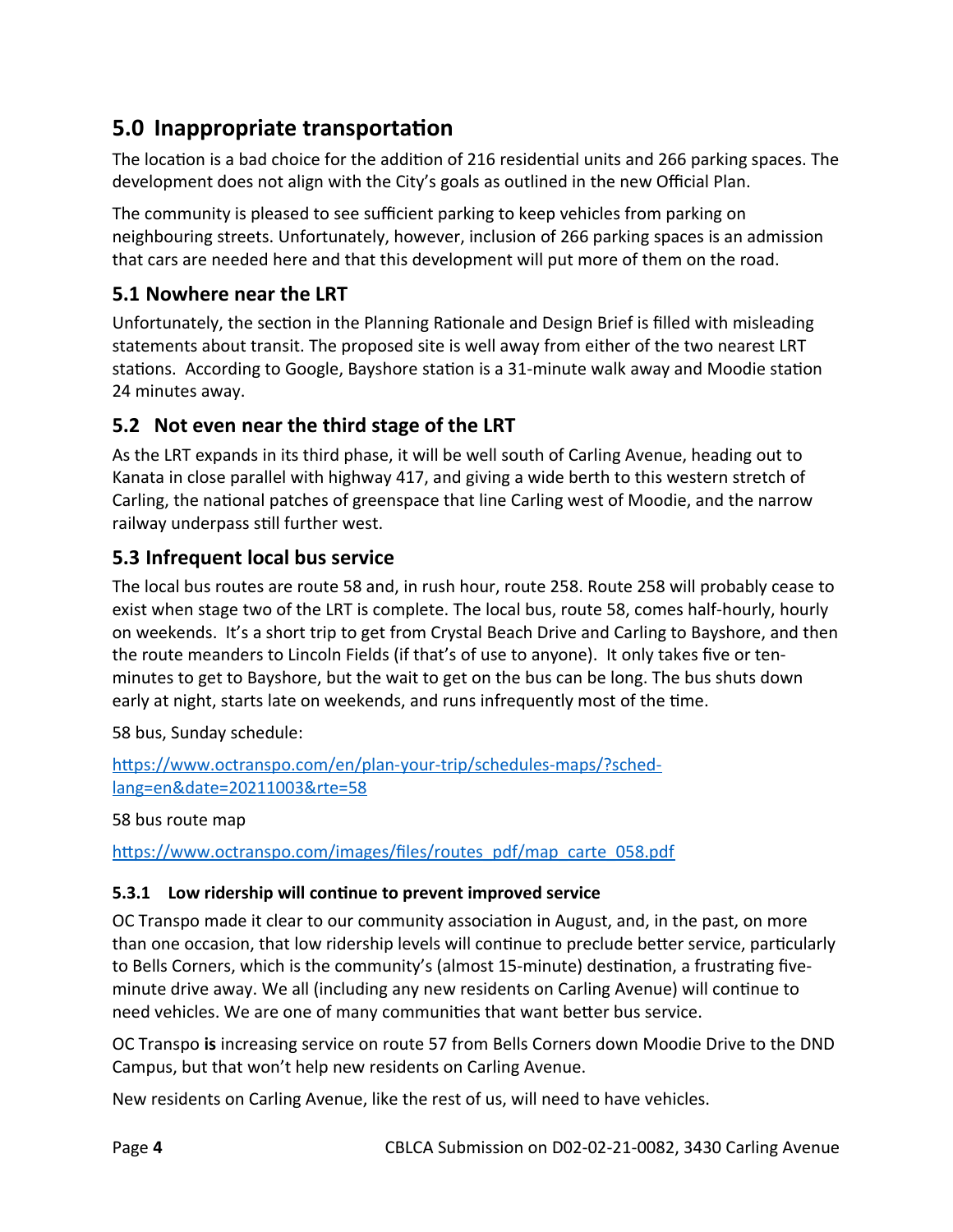#### <span id="page-7-4"></span>**5.4 Traffic concerns**

Anyone who does take the bus will have trouble crossing Carling Ave to and from the bus stops.

The proposed buildings will have vehicle entrances directly off Carling Avenue and anyone who attempts to drive out of the buildings' parking lot will have trouble, especially making left turns. Drivers will have trouble getting out in rush hour and will be at risk from speeding drivers even at other times of the day.

It is noteworthy that the neighbouring three-storey apartment buildings have entrances onto side streets (Crystal Beach Drive and Ullswater Drive); they do not attempt to exit directly onto Carling Avenue.

## <span id="page-7-3"></span>**6.0 Reclaim the vision for lac Deschenes**

At one time, Nepean had a vision that the southern shore of lac Deschenes would be a destination. Andrew Hayden Park was created as a regional park, and the Nepean Sailing Club was built with its Dick Bell Park. Automobiles ruled back in that day, so they made Carling Avenue too wide, but they did create magnificent spaces. The sunsets in the summer are particularly spectacular in those parks.

The park and the sailing club are popular and busy. In the summer, their parking lots are full in the evenings. This stretch of shoreline is an asset that the City should guard and enhance. We should not lose site of Nepean's vision.

#### <span id="page-7-2"></span>**6.1 The proposal does nothing to enhance this special location**

The bland boxy architectural design does not enhance or take advantage of the truly special location. These buildings could be built anywhere.

Just putting in windows and balconies does not make creative reference to the nautical flavour that other developers have already added to the street.

## <span id="page-7-1"></span>**7.0 What Crystal Beach Lakeview would welcome**

Based on the survey about this development, on comments on the website, and on feedback on other developments along Carling, the community association can see that Crystal Beach Lakeview understands that development occurs, and that their neighbourhood will change over time. The neighbourhood is generally not opposed to reasonable change and would welcome some improvements. The following are criteria the community does want to see:

- A reasonable size, preferably three storeys
- A fresh design with a nautical flair
- Setbacks in keeping with the rest of the street
- Fewer, bigger units
- Amenities for seniors
- Small-scale commercial development

#### <span id="page-7-0"></span>**7.1 A reasonable size, preferably three storeys**

While recognizing that 18.5 m (six storeys may be allowed, with large enough setbacks), residents would prefer to see no more than three storeys, that is, the maximum height of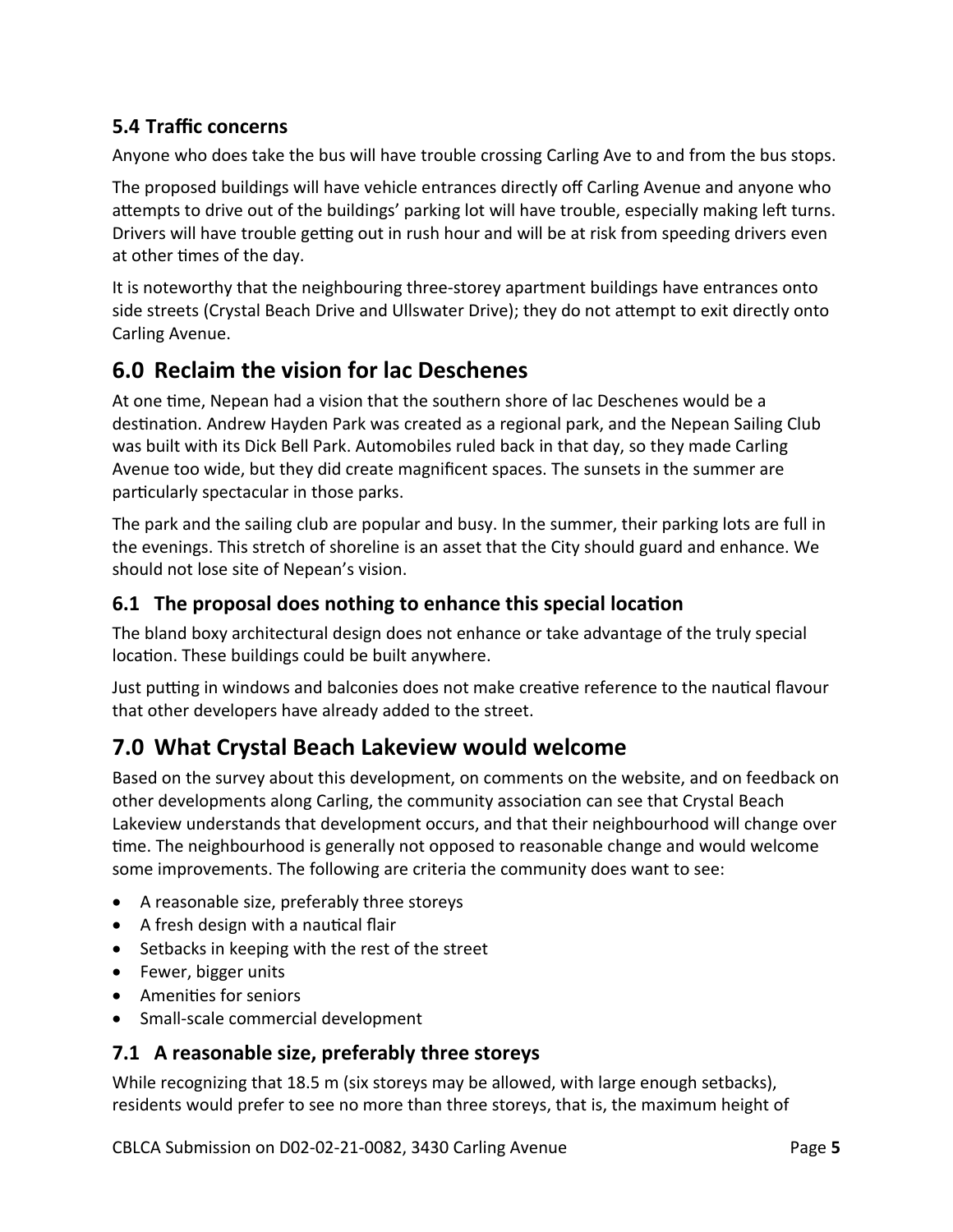nearby apartment buildings and town homes, to fit in with the existing character of the neighbourhood and to maintain privacy and property values for the homes nearby.

By replacing the existing restaurant and parking lot, even a three-storey building would add substantial intensification.

#### <span id="page-8-0"></span>**7.2 Setbacks in keeping with the rest of the street**

The community would like to see setbacks similar in size to those of the nearby apartment buildings, to maintain the style and look of the street.

#### <span id="page-8-4"></span>**7.3 Fewer, bigger units**

Ideally, the proponent would consider exploring other options, such as building townhomes, 613 flats, or fewer, larger units that might accommodate families or downsizing seniors. The community also supports affordable housing including for family-sized units that seem to be in short supply across Ottawa.

#### <span id="page-8-3"></span>**7.4 Amenities for seniors**

Although the application declares, "The target demographic for this development is seniors looking to downsize from a detached home," the proposal seems unlikely to attract seniors. Rather it seems aimed at the usual young, single, working people catered to everywhere else.

The Carling Avenue vehicular access with no traffic lights and speeding traffic is not a selling point for retired downsizers.

Most seniors who move to a new home are looking for less property upkeep. This means that they are looking for a nice apartment with recreational amenities within the building, that is, a main floor "living room" where people can sit and chat, play cards, exchange books in a library alcove, hold minor events, and so on, and look out on to a lovely outdoor terrace and gardens area. Where is the swimming pool and mini gym?

To attract seniors, a developer must offer an appealing building that seniors can make their home; where they will meet new friends in communal indoor activity spaces, or at the pool or gym, or at an outdoor communal area. There would need to be larger units, more greenspace, maybe a bit of private gardening space to make the project more inviting to seniors, although, truthfully, it would be difficult to solve the transportation and traffic issues.

#### <span id="page-8-2"></span>**7.5 A fresh design with a nautical flair**

The proposed bland boxy design does not enhance or take advantage of the truly special location. These buildings could be built anywhere.

Just putting in windows and balconies does not make creative reference to the nautical flavour that other developers have already added to the street

#### <span id="page-8-1"></span>**7.6 Small-scale commercial development**

When development along Carling is proposed, CBLCA residents always mention that they are in favour of small-scale commercial development and the zoning does allow it. Residents have made many suggestions for what they would like to see, such as: